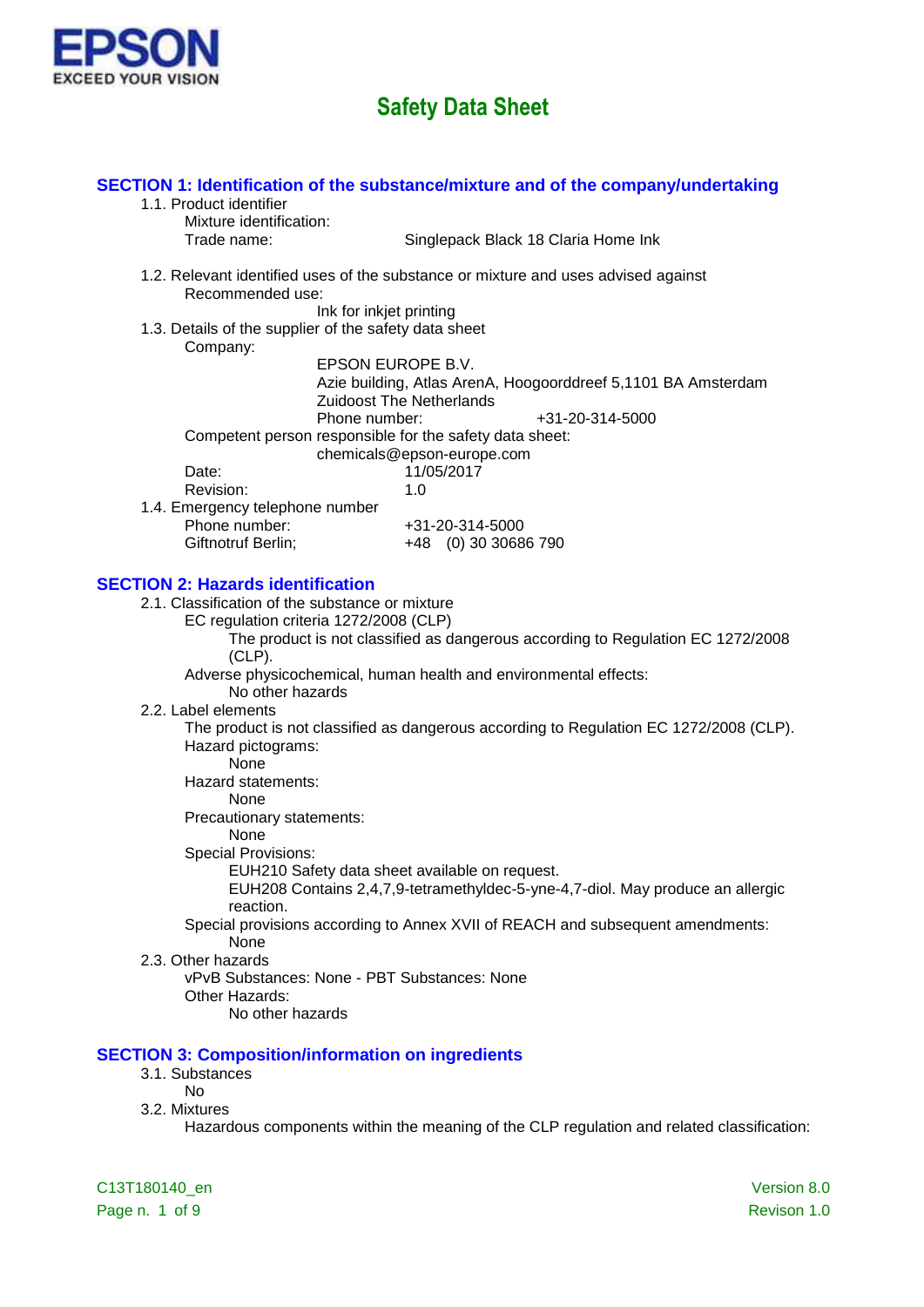

| Qty               | <b>Name</b>                                                                              | <b>Ident. Number</b>            |                                                                          | Classification                                                                               |
|-------------------|------------------------------------------------------------------------------------------|---------------------------------|--------------------------------------------------------------------------|----------------------------------------------------------------------------------------------|
| $65% -$<br>80%    | Water                                                                                    | CAS:<br>EC:                     | 7732-18-5<br>231-791-2                                                   | The product is not classified as<br>dangerous according to<br>Regulation EC 1272/2008 (CLP). |
| $5\% \sim 7\%$    | Carbon black                                                                             | CAS:<br>EC:                     | 1333-86-4<br>215-609-9                                                   | The product is not classified as<br>dangerous according to<br>Regulation EC 1272/2008 (CLP). |
| $5\% \sim 7\%$    | Glycerol                                                                                 | CAS:<br>EC:                     | $56 - 81 - 5$<br>200-289-5                                               | The product is not classified as<br>dangerous according to<br>Regulation EC 1272/2008 (CLP). |
| $3\%$ ~ 5%        | 2-[2-(2-butoxyethoxy)et<br>hoxy]ethanol;<br>TEGBE; triethylene<br>glycol monobutyl ether | Index<br>number:<br>CAS:<br>EC: | 603-183-00-0<br>143-22-6<br>205-592-6<br>REACH No.: 01-21194751<br>07-38 | ◇<br>3.3/1 Eye Dam. 1 H318                                                                   |
| $0.5%$ ~<br>1%    | Triethanol amine                                                                         | CAS:<br>EC:                     | $102 - 71 - 6$<br>203-049-8                                              | The product is not classified as<br>dangerous according to<br>Regulation EC 1272/2008 (CLP). |
| $0.25%$ ~<br>0.5% | 2,4,7,9-tetramethyldec-<br>5-yne-4,7-diol                                                | CAS:<br>EC:                     | 126-86-3<br>204-809-1                                                    | 3 3/1 Eye Dam. 1 H318<br>3.4.2/1B Skin Sens. 1B H317<br>4.1/C3 Aquatic Chronic 3 H412        |

### **SECTION 4: First aid measures**

- 4.1. Description of first aid measures
	- In case of skin contact:
		- Wash with plenty of water and soap.
	- In case of eyes contact:
		- In case of contact with eyes, rinse immediately with plenty of water and seek medical advice.
	- In case of Ingestion:
		- Do not under any circumstances induce vomiting. OBTAIN A MEDICAL EXAMINATION IMMEDIATELY.
	- In case of Inhalation:
		- Remove casualty to fresh air and keep warm and at rest.
- 4.2. Most important symptoms and effects, both acute and delayed
	- None
- 4.3. Indication of any immediate medical attention and special treatment needed Treatment: None
- **SECTION 5: Firefighting measures**
	- 5.1. Extinguishing media
		- Suitable extinguishing media: Water. Carbon dioxide (CO2).
			- Extinguishing media which must not be used for safety reasons:
			- None in particular.
	- 5.2. Special hazards arising from the substance or mixture Do not inhale explosion and combustion gases. Burning produces heavy smoke.
	- 5.3. Advice for firefighters

C13T180140\_en Version 8.0

Page n. 2 of 9 Revison 1.0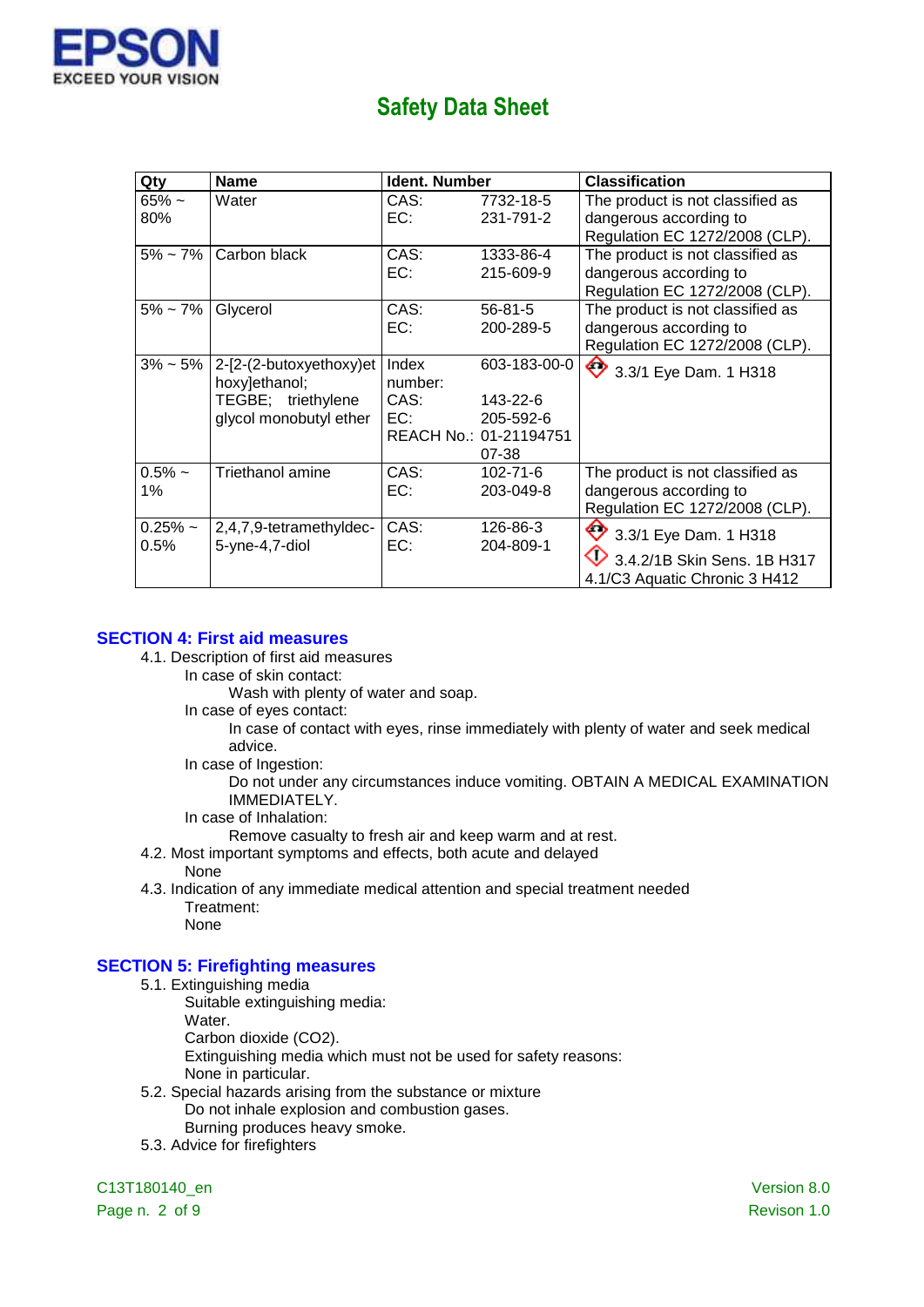

Use suitable breathing apparatus .

Collect contaminated fire extinguishing water separately. This must not be discharged into drains.

Move undamaged containers from immediate hazard area if it can be done safely.

#### **SECTION 6: Accidental release measures**

- 6.1. Personal precautions, protective equipment and emergency procedures Wear personal protection equipment.
	- Remove persons to safety.

See protective measures under point 7 and 8.

6.2. Environmental precautions

Do not allow to enter into soil/subsoil. Do not allow to enter into surface water or drains. Retain contaminated washing water and dispose it.

In case of gas escape or of entry into waterways, soil or drains, inform the responsible authorities.

- Suitable material for taking up: absorbing material, organic, sand
- 6.3. Methods and material for containment and cleaning up
	- Wash with plenty of water.
- 6.4. Reference to other sections See also section 8 and 13

### **SECTION 7: Handling and storage**

7.1. Precautions for safe handling

- Avoid contact with skin and eyes, inhalation of vapours and mists. Do not eat or drink while working.
	- See also section 8 for recommended protective equipment.
- 7.2. Conditions for safe storage, including any incompatibilities

Keep away from food, drink and feed.

- Incompatible materials:
- None in particular.

Instructions as regards storage premises:

- Adequately ventilated premises.
- 7.3. Specific end use(s)
	- None in particular

### **SECTION 8: Exposure controls/personal protection**

# 8.1. Control parameters

- Carbon black CAS: 1333-86-4
	- OEL Type: ACGIH LTE(8h): 3 mg/m3
	- OEL Type: OSHA LTE: 3.5 mg/m3
- Glycerol CAS: 56-81-5
	- OEL Type: OSHA LTE: 5 mg/m3
	- OEL Type: OSHA LTE: 15 mg/m3
- DNEL Exposure Limit Values
	- No data available
- PNEC Exposure Limit Values

2-[2-(2-butoxyethoxy)ethoxy]ethanol; TEGBE; triethylene glycol monobutyl ether -

- CAS: 143-22-6
	- Target: Fresh Water Value: 1.5 mg/l

Target: Freshwater sediments - Value: 5.77 mg/kg

- Target: Marine water Value: 0.15 mg/l
- Target: Marine water sediments Value: 0.13 mg/kg
- Target: Microorganisms in sewage treatments Value: 200 mg/l
- 2,4,7,9-tetramethyldec-5-yne-4,7-diol CAS: 126-86-3

C13T180140\_en Version 8.0 Page n. 3 of 9 Revison 1.0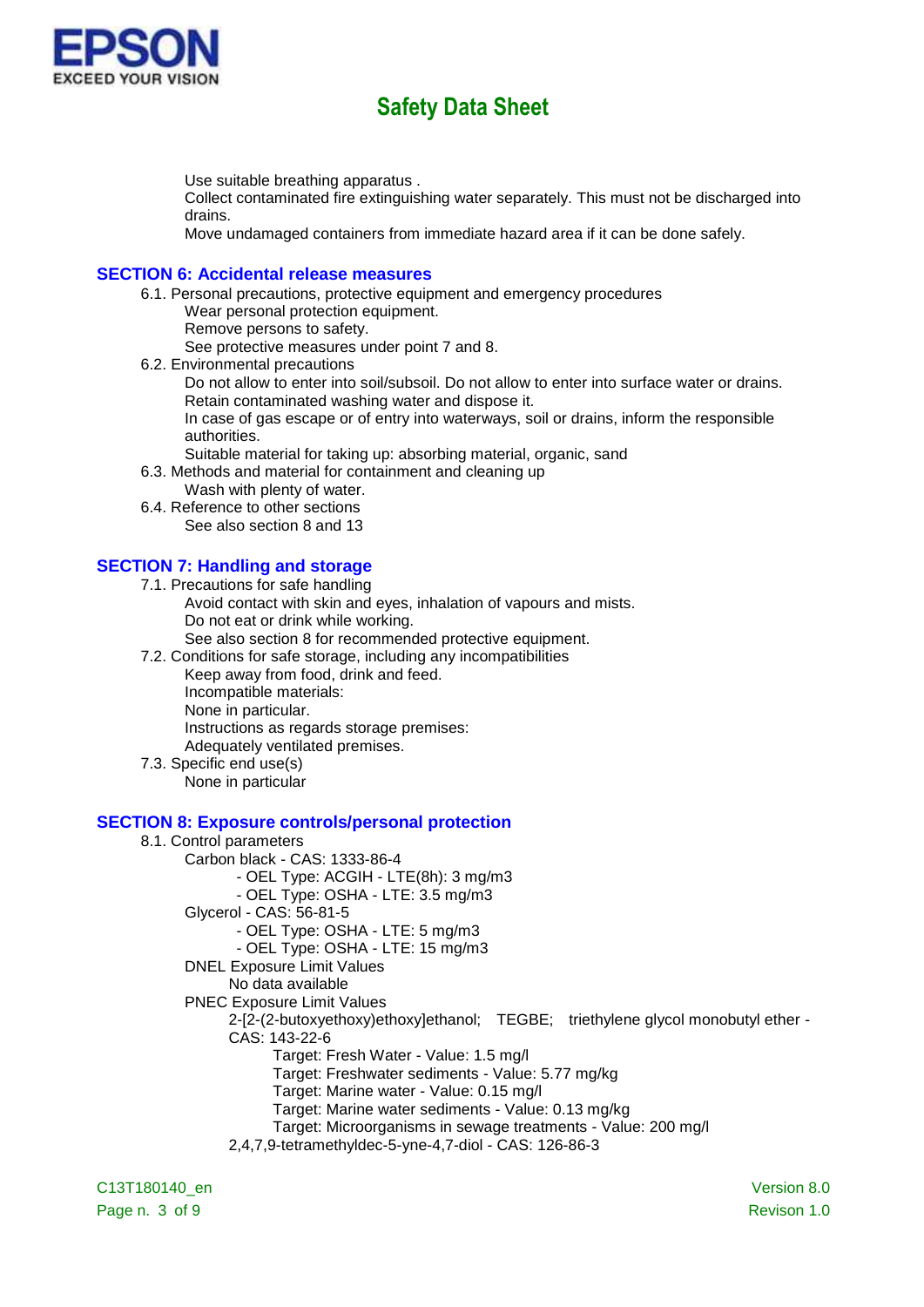

Target: Fresh Water - Value: 0.04 mg/l Target: Marine water - Value: 0.004 mg/l Target: Freshwater sediments - Value: 0.32 mg/kg Target: Marine water sediments - Value: 0.032 mg/kg 8.2. Exposure controls Eye protection: Not needed for normal use. Anyway, operate according good working practices. Protection for skin: No special precaution must be adopted for normal use. Protection for hands: Not needed for normal use. Respiratory protection: Not needed for normal use. Thermal Hazards: None Environmental exposure controls: None Appropriate engineering controls: **None** 

#### **SECTION 9: Physical and chemical properties**

| 9.1. Information on basic physical and chemical properties |                                        |
|------------------------------------------------------------|----------------------------------------|
| Appearance and colour:                                     | <b>Black Liquid</b>                    |
| Odour:                                                     | Slightly                               |
| Odour threshold:                                           | No data available                      |
| pH:                                                        | at 20 $\degree$ C<br>$8.4 \sim 9.4$    |
| Melting point / freezing point:                            | -13.3 °C                               |
| Initial boiling point and boiling range:                   | No data available                      |
| Solid/gas flammability:                                    | No data available                      |
| Upper/lower flammability or explosive limits:              | No data available                      |
| Vapour density:                                            | No data available                      |
| Flash point:                                               | Does not flash until $100 °C / 212 °F$ |
|                                                            | (closed cup method, ASTM D 3278)       |
| Evaporation rate:                                          | No data available                      |
| Vapour pressure:                                           | No data available                      |
| Solubility in water:                                       | Complete                               |
| Solubility in oil:                                         | No data available                      |
| Partition coefficient (n-octanol/water):                   | No data available                      |
| Auto-ignition temperature:                                 | No data available                      |
| Decomposition temperature:                                 | No data available                      |
| Viscosity:                                                 | < 5 mPa⋅s<br>at 20 $\degree$ C         |
| Explosive properties:                                      | No data available                      |
| Oxidizing properties:                                      | No data available                      |
| 9.2. Other information                                     |                                        |
| Miscibility:                                               | No data available                      |
| Fat Solubility:                                            | No data available                      |
| Conductivity:                                              | No data available                      |
|                                                            |                                        |

#### **SECTION 10: Stability and reactivity**

- 10.1. Reactivity
- Stable under normal conditions 10.2. Chemical stability Stable under normal conditions
- 10.3. Possibility of hazardous reactions

Page n. 4 of 9 Revison 1.0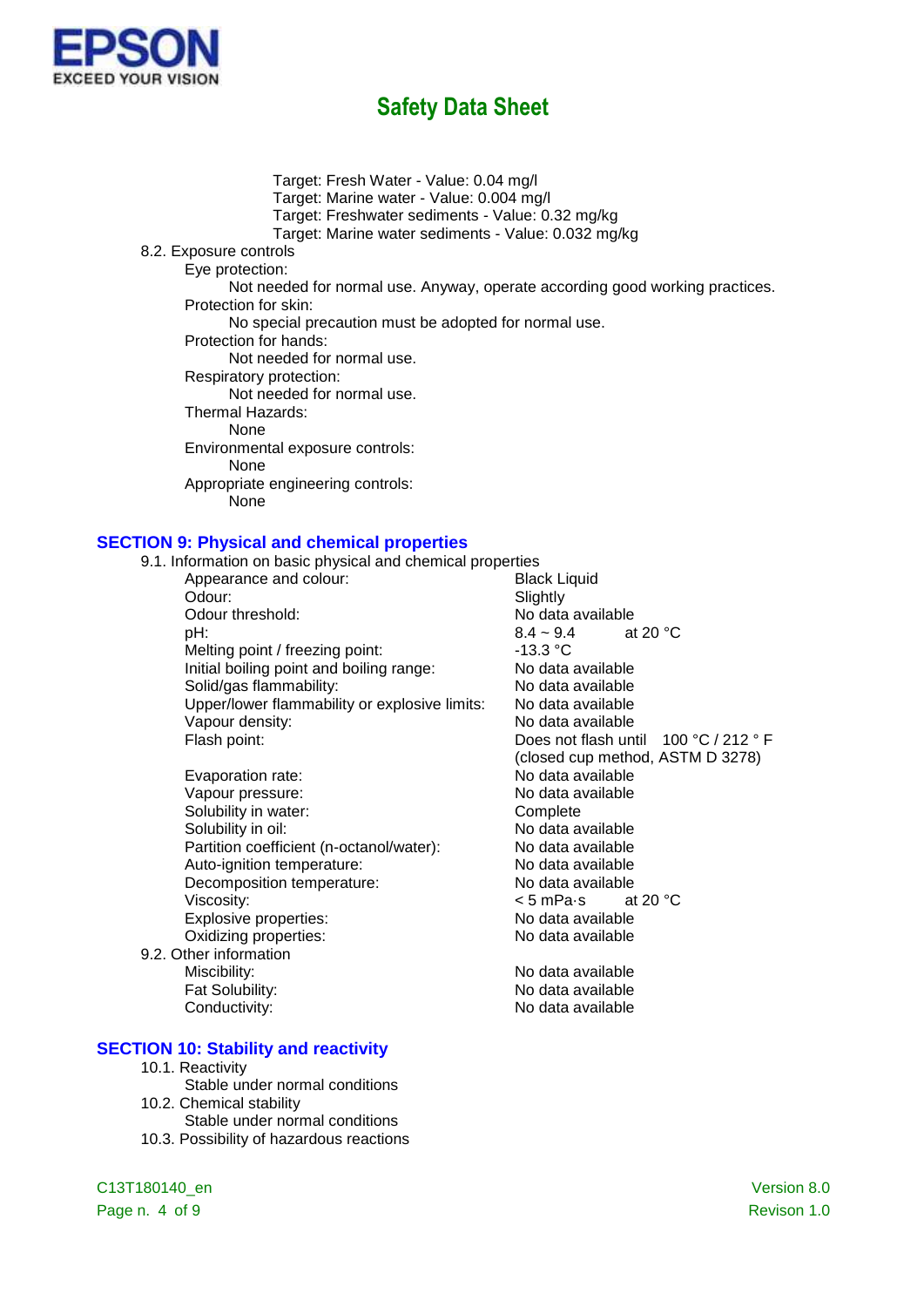

None

- 10.4. Conditions to avoid Stable under normal conditions.
- 10.5. Incompatible materials
- None in particular. 10.6. Hazardous decomposition products None.

### **SECTION 11: Toxicological information**

11.1. Information on toxicological effects

Toxicological information of the mixture:

e) germ cell mutagenicity:

Test: Mutagenesis - Species: Salmonella Typhimurium and Escherichia coli **Negative** 

- f) carcinogenicity:
- Components do not come under carcinogens (Ref. 1), except for Carbon black g) reproductive toxicity:

Does not contain reproductive toxicity and developmental toxic substances (Ref. 2)

Toxicological information of the main substances found in the mixture:

Carbon black - CAS: 1333-86-4

a) acute toxicity:

Test: LD50 - Route: Dermal - Species: Rabbit > 3 g/kg - Source: Acute Toxicity Data. Journal of the American College of Toxicology, Part B. Vol. 15

Test: LD50 - Route: Oral - Species: Rat > 15400 mg/kg - Source: Acute Toxicity Data. Journal of the American College of Toxicology, Part B. Vol. 15

Glycerol - CAS: 56-81-5

a) acute toxicity:

Test: LD50 - Route: Oral - Species: Guinea pig = 7750 mg/kg - Source: Journal of Industrial Hygiene and Toxicology. Vol. 23, Pg. 259, 1941

Test: LDLo - Route: Oral - Species: Human = 1428 mg/kg - Source: "Toxicology of Drugs and Chemicals," Deichmann, W.B., New York, Academic Press, Inc., 1969Vol. -, Pg. 288, 1969.

2-[2-(2-butoxyethoxy)ethoxy]ethanol; TEGBE; triethylene glycol monobutyl ether - CAS: 143-22-6

a) acute toxicity:

Test: LD50 - Route: Dermal - Species: Rabbit = 3.54 ml/kg - Source: American Industrial Hygiene Association Journal. Vol. 23, Pg. 95, 1962.

Test: LD50 - Route: Oral - Species: Rat = 5300 mg/kg - Source: Office of Toxic Substances Report. Vol. OTS,

Triethanol amine - CAS: 102-71-6

a) acute toxicity:

Test: LD50 - Route: Oral - Species: Guinea pig = 2200 mg/kg - Source: "Toxicometric Parameters of Industrial Toxic Chemicals Under Single Exposure," Izmerov, N.F., et al., Moscow, Centre of International Projects, GKNT, 1982Vol. -, Pg. 114, 1982.

Test: LD50 - Route: Oral - Species: Mouse = 5846 mg/kg - Source: Science Reports of the Research Institutes, Tohoku University, Series C: Medicine. Vol. 36(1-4), Pg. 10, 1989.

2,4,7,9-tetramethyldec-5-yne-4,7-diol - CAS: 126-86-3

a) acute toxicity:

Test: LD50 - Route: Dermal - Species: Rat > 2000 mg/kg

b) skin corrosion/irritation:

Test: Skin Irritant - Species: Rabbit Mild irritant

C13T180140\_en Version 8.0 Page n. 5 of 9 Revison 1.0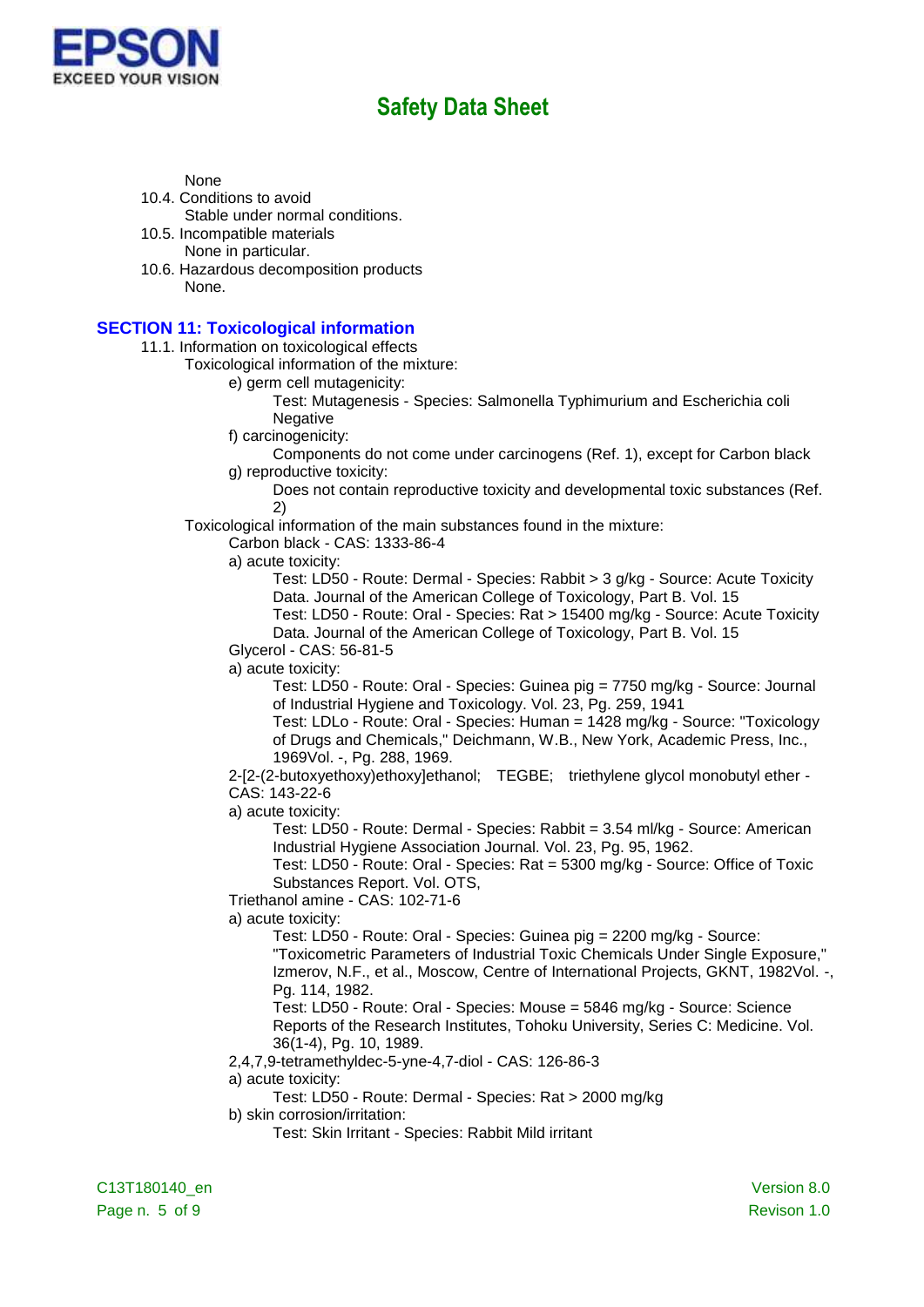

c) serious eye damage/irritation:

Test: Eye Irritant - Species: Rabbit Highly irritating

- d) respiratory or skin sensitisation:
- Test: Skin Sensitisation Route: LLNA Species: Mouse Sensitiser e) germ cell mutagenicity:
- Test: Mutagenesis Species: Salmonella Typhimurium Negative
- Carbon black CAS: 1333-86-4

With excessive exposure, carbon black has been listed as a possible human carcinogen. However, as engineered within this ink cartridge, emissions to air of carbon black during normal printing use have not been found. IARC, the International Agency for Research on Cancer, has found printing inks to be not classifiable as human carcinogens.

If not differently specified, the information required in Regulation (EU) 2015/830 listed below must be considered as 'No data available':

- a) acute toxicity;
- b) skin corrosion/irritation;
- c) serious eye damage/irritation;
- d) respiratory or skin sensitisation;
- e) germ cell mutagenicity;
- f) carcinogenicity;
- g) reproductive toxicity;
- h) STOT-single exposure;
- i) STOT-repeated exposure;
- j) aspiration hazard.

### **SECTION 12: Ecological information**

12.1. Toxicity

Adopt good working practices, so that the product is not released into the environment.

- 2,4,7,9-tetramethyldec-5-yne-4,7-diol CAS: 126-86-3
- a) Aquatic acute toxicity:
	- Endpoint: LC50 Species: Fish = 36 mg/l Duration h: 96
	- Endpoint: EC50 Species: Daphnia = 88 mg/l Duration h: 48
	- Endpoint: EC50 Species: Algae = 15 mg/l Duration h: 72
- c) Bacteria toxicity:
	- Endpoint: EC50 Species: activated sludge = mg/l
- 12.2. Persistence and degradability
	- No data available
- 12.3. Bioaccumulative potential
	- No data available
- 12.4. Mobility in soil
	- No data available
- 12.5. Results of PBT and vPvB assessment
	- vPvB Substances: None PBT Substances: None
- 12.6. Other adverse effects
	- None

### **SECTION 13: Disposal considerations**

- 13.1. Waste treatment methods
	- Recover if possible. In so doing, comply with the local and national regulations currently in force.

### **SECTION 14: Transport information**

14.1. UN number

C13T180140\_en Version 8.0 Page n. 6 of 9 Revison 1.0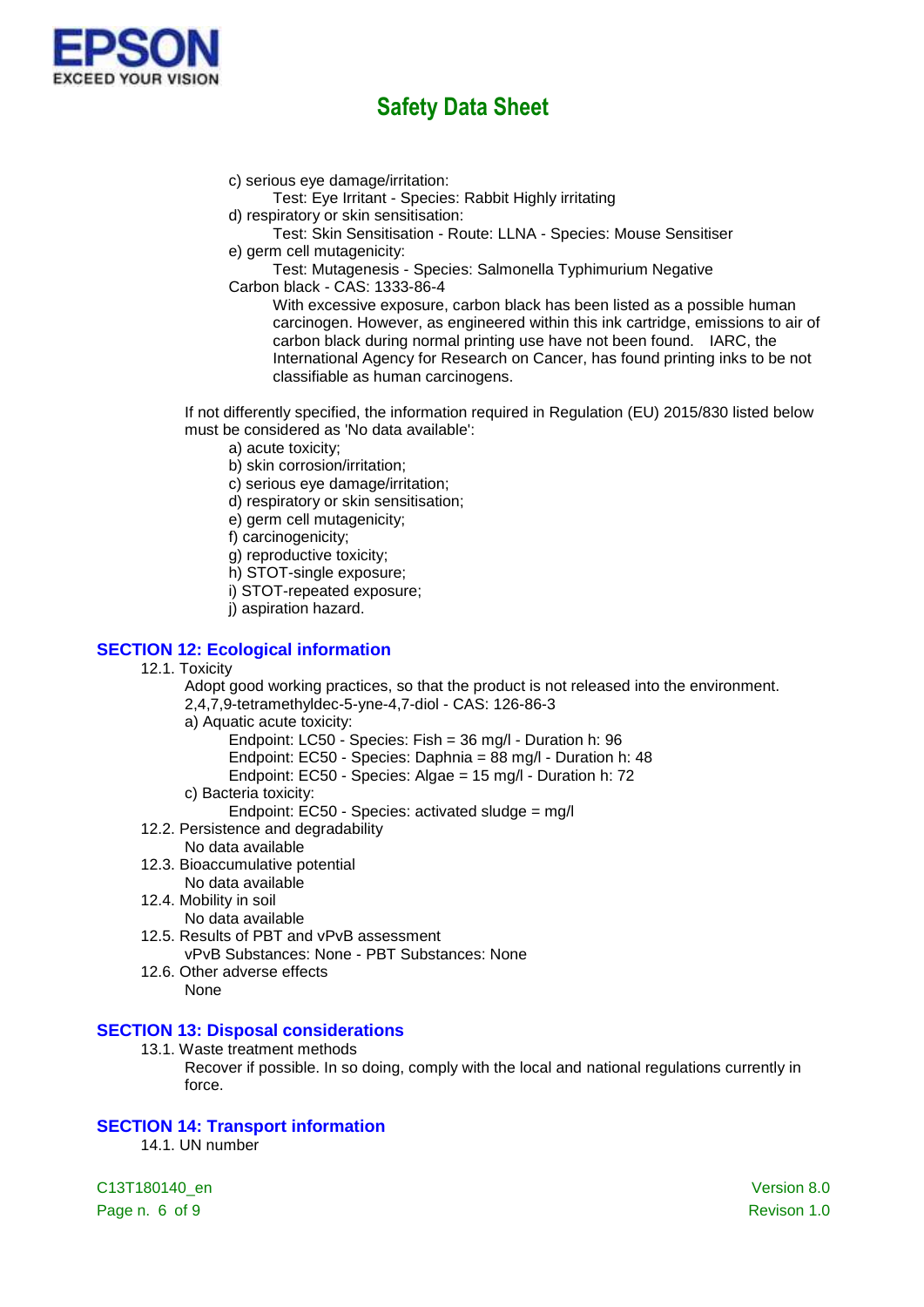

Not classified as dangerous in the meaning of transport regulations.

- 14.2. UN proper shipping name No data available
- 14.3. Transport hazard class(es) No data available
- 14.4. Packing group No data available
- 14.5. Environmental hazards No data available
- 14.6. Special precautions for user No data available
- 14.7. Transport in bulk according to Annex II of MARPOL73/78 and the IBC Code No data available

### **SECTION 15: Regulatory information**

15.1. Safety, health and environmental regulations/legislation specific for the substance or mixture Dir. 98/24/EC (Risks related to chemical agents at work) Dir. 2000/39/EC (Occupational exposure limit values) Regulation (EC) n. 1907/2006 (REACH) Regulation (EC) n. 1272/2008 (CLP) Regulation (EC) n. 790/2009 (ATP 1 CLP) and (EU) n. 758/2013 Regulation (EU) 2015/830 Regulation (EU) n. 286/2011 (ATP 2 CLP) Regulation (EU) n. 618/2012 (ATP 3 CLP) Regulation (EU) n. 487/2013 (ATP 4 CLP) Regulation (EU) n. 944/2013 (ATP 5 CLP) Regulation (EU) n. 605/2014 (ATP 6 CLP) Restrictions related to the product or the substances contained according to Annex XVII Regulation (EC) 1907/2006 (REACH) and subsequent modifications: Restrictions related to the product: No restriction. Restrictions related to the substances contained: No restriction. Where applicable, refer to the following regulatory provisions : Directive 2003/105/CE ('Activities linked to risks of serious accidents') and subsequent amendments.

Regulation (EC) nr 648/2004 (detergents). 1999/13/EC (VOC directive)

Provisions related to directives 82/501/EC(Seveso), 96/82/EC(Seveso II):

No data available

15.2. Chemical safety assessment No

## **SECTION 16: Other information**

Full text of phrases referred to in Section 3:

H318 Causes serious eye damage.

H317 May cause an allergic skin reaction.

H412 Harmful to aquatic life with long lasting effects.

| <b>Hazard class and</b><br>hazard category | Code     | <b>Description</b>                     |
|--------------------------------------------|----------|----------------------------------------|
| Eve Dam, 1                                 | 3.3/1    | Serious eye damage, Category 1         |
| Skin Sens, 1B                              | 3.4.2/1B | <b>Skin Sensitisation, Category 1B</b> |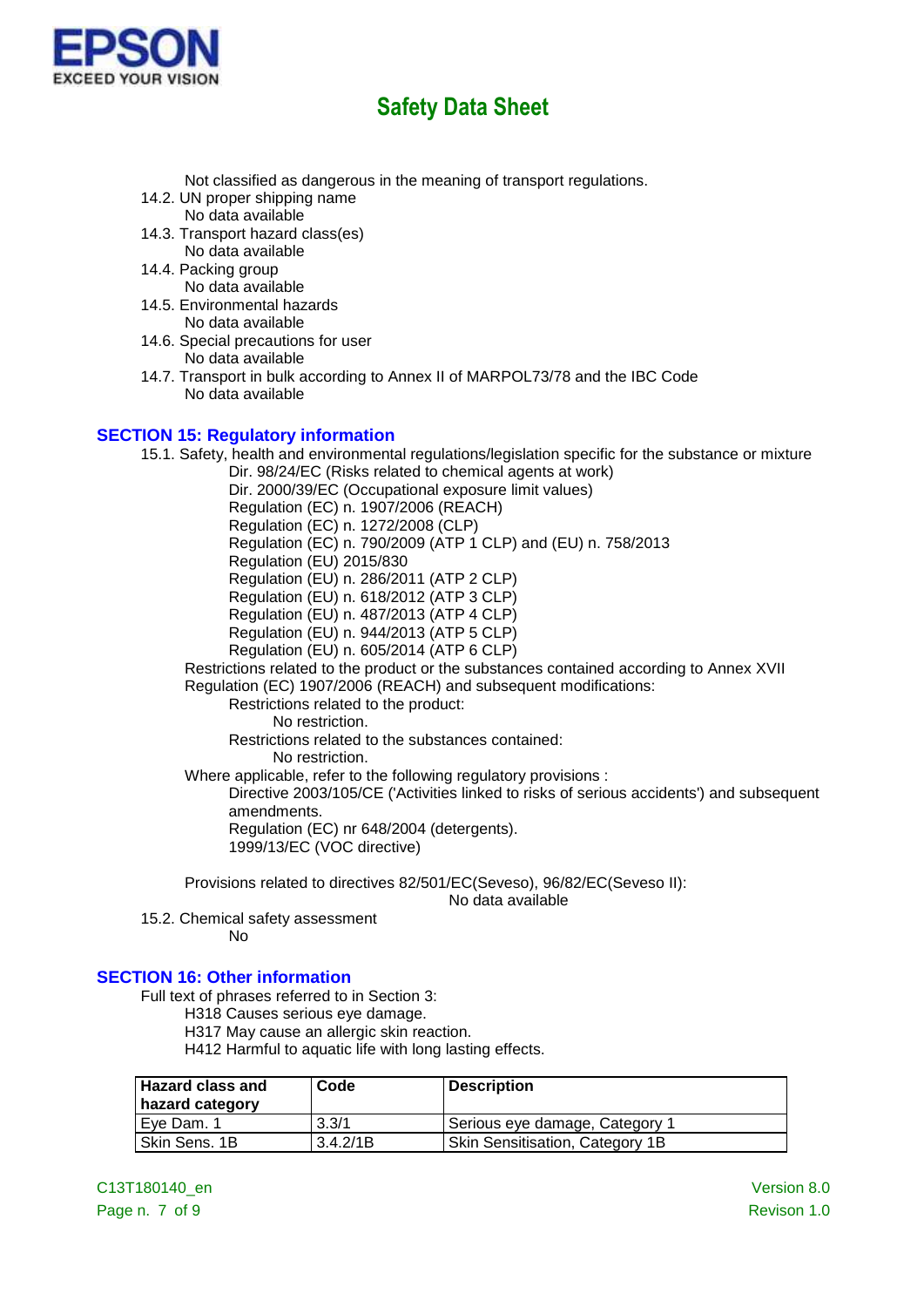

| Aquatic Chronic 3                                                                                   | 4.1/C3                                       | Chronic (long term) aquatic hazard, category 3                                           |  |  |  |
|-----------------------------------------------------------------------------------------------------|----------------------------------------------|------------------------------------------------------------------------------------------|--|--|--|
|                                                                                                     |                                              |                                                                                          |  |  |  |
|                                                                                                     |                                              | This safety data sheet has been completely updated in compliance to Regulation 2015/830. |  |  |  |
|                                                                                                     |                                              | This document was prepared by a competent person who has received appropriate training.  |  |  |  |
| Main bibliographic sources:                                                                         |                                              |                                                                                          |  |  |  |
|                                                                                                     |                                              | ECDIN - Environmental Chemicals Data and Information Network - Joint Research Centre,    |  |  |  |
|                                                                                                     | Commission of the European Communities       |                                                                                          |  |  |  |
|                                                                                                     |                                              | SAX's DANGEROUS PROPERTIES OF INDUSTRIAL MATERIALS - Eight Edition - Van                 |  |  |  |
| <b>Nostrand Reinold</b>                                                                             |                                              |                                                                                          |  |  |  |
| CCNL - Appendix 1                                                                                   |                                              |                                                                                          |  |  |  |
| <b>Ref. 1</b>                                                                                       |                                              | ·IARC Monographs on the Evaluation Carcinogenic Risks to Humans (IARC:                   |  |  |  |
|                                                                                                     | International Agency for Research on Cancer) | -Journal of Occupational Health (JOH) (Japan Society of Occupational Health (JSOH))      |  |  |  |
|                                                                                                     |                                              | TLVs and BEIs (ACGIH: American Conference of Governmental Industrial Hygienists)         |  |  |  |
|                                                                                                     |                                              | -IRIS Carcinogenic Assessment (IRIS: Integrated Risk Information System of US EPA)       |  |  |  |
|                                                                                                     |                                              | -National Toxicology Program (NTP) Report on Carcinogens                                 |  |  |  |
|                                                                                                     |                                              | -Annex VI of REGULATION (EC) No 1272/2008 OF THE EUROPEAN PARLIAMENT                     |  |  |  |
|                                                                                                     |                                              | AND OF THE COUNCIL of 16 December 2008 on classification, labelling and                  |  |  |  |
|                                                                                                     |                                              | packaging of substances and mixtures, amending and repealing Directives 67/548/EEC       |  |  |  |
|                                                                                                     |                                              | and 1999/45/EC, and amending Regulation (EC) No 1907/2006                                |  |  |  |
|                                                                                                     |                                              | -MAK und BAT Werte Liste (DFG: German Research Foundation)                               |  |  |  |
|                                                                                                     |                                              | ·TRGS 905, Verzeichnis krebserzeugender, keimzell mutagener oder                         |  |  |  |
|                                                                                                     |                                              | reproduktionstoxischer Stoffe (AGS: Committee on Hazardous Substances, Germany)          |  |  |  |
| Ref. 2                                                                                              |                                              | -Annex VI of REGULATION (EC) No 1272/2008 OF THE EUROPEAN PARLIAMENT                     |  |  |  |
|                                                                                                     |                                              | AND OF THE COUNCIL of 16 December 2008 on classification, labelling and                  |  |  |  |
|                                                                                                     |                                              | packaging of substances and mixtures, amending and repealing Directives 67/548/EEC       |  |  |  |
|                                                                                                     |                                              | and 1999/45/EC, and amending Regulation (EC) No 1907/2006                                |  |  |  |
|                                                                                                     |                                              | ·TRGS 905, Verzeichnis krebserzeugender, keimzell mutagener oder                         |  |  |  |
|                                                                                                     |                                              | reproduktionstoxischer Stoffe (AGS: Committee on Hazardous Substances, Germany)          |  |  |  |
| The information contained herein is based on our state of knowledge at the above-specified date. It |                                              |                                                                                          |  |  |  |
| refers solely to the product indicated and constitutes no guarantee of particular quality.          |                                              |                                                                                          |  |  |  |

It is the duty of the user to ensure that this information is appropriate and complete with respect to the specific use intended.

This Safety Data Sheet cancels and replaces any preceding release.

| European Agreement concerning the International Carriage of<br>Dangerous Goods by Road. |
|-----------------------------------------------------------------------------------------|
| Chemical Abstracts Service (division of the American Chemical<br>Society).              |
| Classification, Labeling, Packaging.<br>Derived No Effect Level.                        |
| European Inventory of Existing Commercial Chemical Substances.                          |
| Ordinance on Hazardous Substances, Germany.                                             |
| Globally Harmonized System of Classification and Labeling of<br>Chemicals.              |
| International Air Transport Association.                                                |
| Dangerous Goods Regulation by the "International Air Transport"<br>Association" (IATA). |
| International Civil Aviation Organization.                                              |
| Technical Instructions by the "International Civil Aviation Organization"<br>$(ICAO)$ . |
| International Maritime Code for Dangerous Goods.                                        |
| International Nomenclature of Cosmetic Ingredients.                                     |
| Explosion coefficient.                                                                  |
|                                                                                         |